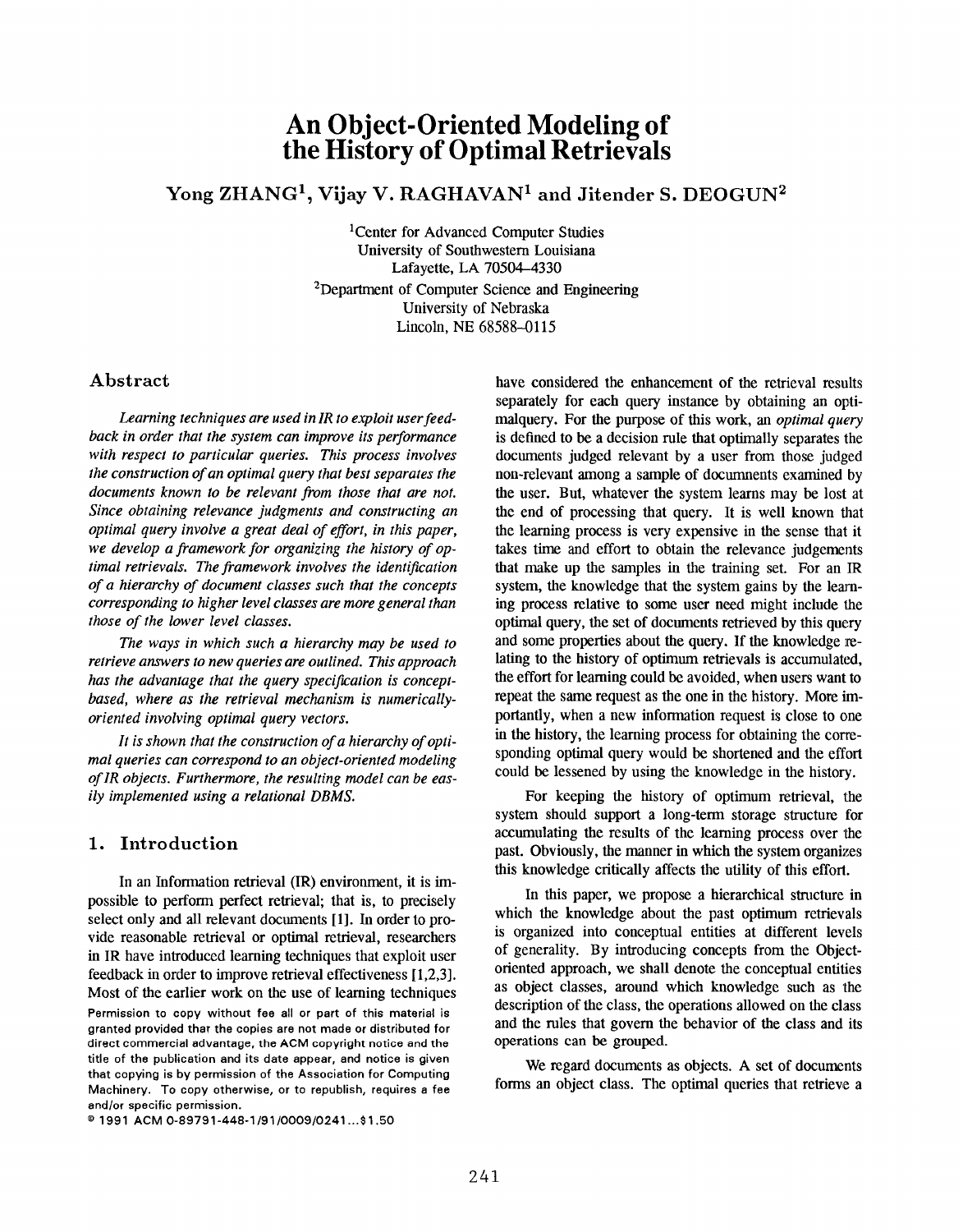set of documents are treated as the operations on this object class and the rules for deciding an optimal query form the rule part of the class. The criterion of forming an object class is based on the conceptual cohesiveness between sets of documents which we shall define later.

When a user has an information requirement in mind, he usually doesn't know the form of the optimal query with respect to his need. However he should have a certain intuitive conceptual idea about his requirement. Starting with that initial knowledge, hopefully, the user can navigate through the historical hierarchy and locate the documents or a related optimal query through which the desired information can be retrieved quickly. This is the motivation of our research in this paper.

The remainder of the paper is organized as follows. In section 2, the notions of conceptual distance and conceptual cohesiveness are defined which follow from the ideas proposed by Kodratoff and his coworkers [4]. However here we specialize the ideas to fit the situations in IR domain. Based on these notions, a hierarchy generating algorithm is presented in section 3. The general flow of the algorithm is derived from that proposed in [4]. But in our context, we desire a hierarchy of object classes instead of a hierarchy of prototypes. From the point of view of object-oriented database design, the automatic construction of a hierarchy of object classes is very important in the data modeling step [5]. Therefore, it is natural to consider the building of such a hierarchy on top of a database management system in order to take advantage of the facilities provided by the DBMS. In section 4, one of the data modeling techniques, called OMT, that is useful in implementing a hierarchy over a relational database is briefly illustrated. In addition, some strategies for making use of the knowledge in the history of optimum retrievals based on the database implementation are presented. Finally, the conclusions of this study are given in section 5.

# 2. Conceptual distance and cohesiveness

In this section, we first describe an algorithm to learn generalizations from a set of samples. Then the notations of conceptual distance and cohesiveness are defined in order to determine the preferred generalization.

### 2.1 Concept learning from example

Concept learning from example is a kind of inductive machine learning technique. The learning system is presented with independent instances representing a certain class, and the task is to induce a general description of the class [6].

Considering the result of an optimum retrieval as a potentially good grouping mechanism, the system is presented with a set of relevant documents representing a class. By using the technique of concept learning from example, the learning system obtains a general description of the class that can be regarded as the concept for the class.

Based on the concepts learned from the sets of documents that were optimally retrieved during the past, the system will cluster similar concepts in the sense that they have small conceptual distances between themselves and in turn obtain more general descriptions (concepts) by the technique of concept learning from example. This process is called clustering by generalizing and will generate a hierarchy of concepts.

Intuitively, we would like to measure conceptual distance between two concepts by inspecting how many common properties they both have. The goal of concept learning from example is to induce a preferable generalization of the examples. The generalization is able to reflect the conceptual distance that we intuitively prefer. Subsequently, we could formally define the notions of conceptual distance and cohesiveness based on the generalization.

First, we provide an outline of the learning algorithm we chose to derive the preferable generalization from examples or concepts.

# 2.2 The learning algorithm for obtaining generalization

In this algorithm, both examples and the generalization are described in the same representation language, which is of the form of conjunctions of Iiterals. All literals have the from

### $(T, x)$

where T is a term or keyword and x is the argument of T.

The algorithm is based on the principle of a stmctural matching. That is, the examples (or concepts) are successively transformed until they acquire approximately the same form. Then the generalization is obtained by retaining only the common features. This kind of learning algorithm has been developed at LRI [7]. But in the realm of IR, some details should be treated diffenmtly.

To illustrate this approach, let us consider the following two examples. For the sake of simplicity, the conjunction symbols between literals are omitted. Let documents  $d_1$  and  $d_2$  have the expressions as below:

- $d_1$ : (Pattern-Recognition, 3)(Classification, 4)
- dz: (Computer-Vision , 2)(Pattern-Recognition , 4) (Scene-Analysis , 5)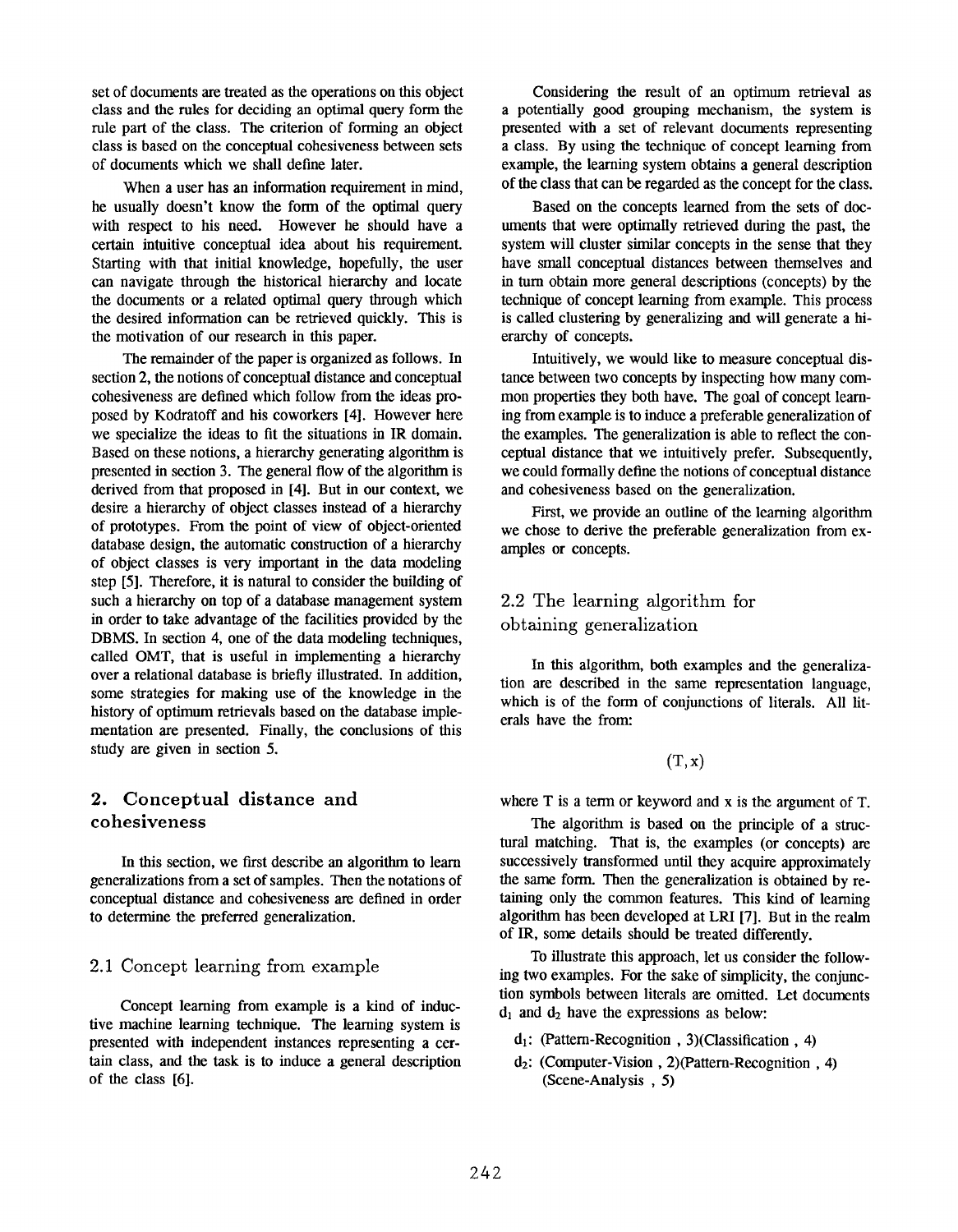One of the operations of the algorithm is to rewrite the examples (or concept) so as to reveal their common features. For the given examples, we have

- $d_1$ : (Pattern-Recognition, X2)(Classification, 4)
- dz: (Computer-Vision , 2)(Pattern-Recognition ,X2) (Scene-Analysis , 5)

Next, the algorithm will use the theorems of the representation language in order to identify features of one example that imply those exhibited by the other. For instance, documents have term "Pattern-Recognition" should have some importance for term "Computer-Vision", Thus, there is the theorem

```
\forall<sub>v</sub>(Pattern-Recognition, v) \Rightarrow \exists<sub>x</sub>(Computer-Vision, x)
```
Using this theorem one can rewrite the two examples as follows:

- $d_1$ : (Computer-Vision, X1)(Pattern-Recognition, X2) (Classification , 4),
- dz: (Computer-Vision , Xl)(Pattern-Recognition , X2) (Scene-Analysis , 5).

When no other common features may be revealed, one simply drops the differing features between the two expressions and obtains a generalization of the initial examples:

 $G(d_1, d_2)$ : (Computer-Vision, X1)(Pattern-Recognition, x2)

# 2.3 The contributions of terms to similarity and dissimilarity

The terms of  $d_1$ ,  $d_2$ , and  $G(d_1, d_2)$  could be classified in to one of three categories as follows:

● Common terms

Common terms refer to the terms from  $G(d_1, d_2)$  which were initially present in  $d_1$  and  $d_2$ , such as

 $(Patten\text{-}Reognition, X2)$ 

For the common terms, their contributions to similarity and dissimilarity are defined as follows:

$$
S(d_1, d_2, T) = 1
$$
  
D(d<sub>1</sub>, d<sub>2</sub>, T) = 1 - S(d<sub>1</sub>, d<sub>2</sub>, T) = 0

● Dropped terms

Terms deleted from  $d_1$  and  $d_2$  in order to obtain  $G(d_1, d_2)$  are called Dropped terms, for example:

(Classification, 4) and (Scene-Analysis, 5)

The dropped term are regarded as an indication of dissimilarity between the two examples. Therefore, the contribution of a dropped term T to the dissimilarity and similarity between  $d_1$  and  $d_2$  are defined as follows:

$$
D(d_1, d_2, T) = 1
$$
  
S(d<sub>1</sub>, d<sub>2</sub>, T) = 1 – D(d<sub>1</sub>, d<sub>2</sub>, T) = 0

● Terms introduced by Theorems

Terms in  $G(d_1, d_2)$  that are introduced by theorems should be treated as the common terms. Such terms as

#### (Computer-Vision , Xl)

Their contributions to the similarity and dissimilarity are the same as those of the common terms.

### 2.4 Relative importance of the terms

The process of obtaining a generalization of a set of examples (or concepts) is not a deterministic one. Our objective is to find a good generalization, which is not necessarily the one that considers all properties common to the examples to be equally important, but rather the one that gives different weights depending on the relative importance of properties common to the examples. Generally speaking, one would prefer the generalization that has the desirable property of reflecting the most important commonality between the documents. To achieve this goal, the relative importance of the various terms should be given by a domain expert in the form of a weight associated to each term. In this context, general terms may be regarded as more important than specific ones. For instance, if T is a common term with weight  $\omega$ , then its contribution to the similarity and dissimilarity will be taken as

$$
S(d_1, d_2, T) = 1 * \omega = \omega
$$
, and  
\n $D(d_1, d_2, T) = 1 - S(d_1, d_2, T) = 1 - \omega$ 

If T is one of the dropped terms, then its influence should be

$$
D(d_1, d_2, T) = 1 * \omega = \omega, \text{ and}
$$
  
S(d<sub>1</sub>, d<sub>2</sub>, T) = 1 - D(d<sub>1</sub>, d<sub>2</sub>, T) = 1 - \omega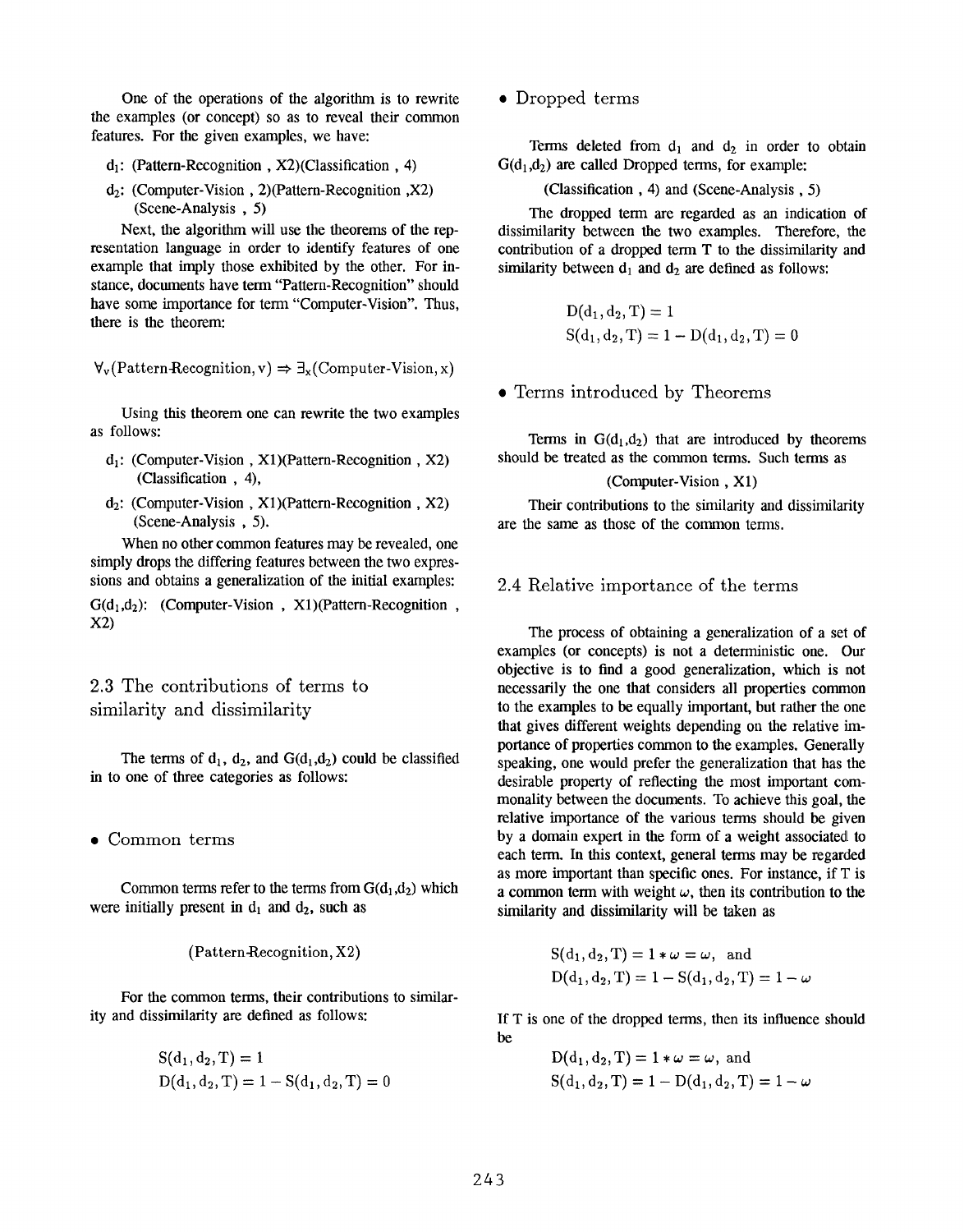### 2.5 Conceptual distance and conceptual cohesiveness

The total measure of similarity and dissimilarity estimated for a generalization G are defined respectively as

$$
S(d_1, d_2, G) = \sum_{T_i \in \{CM, TH, DR\}} S(d_1, d_2, T_i), \text{ and}
$$

$$
D(d_1, d_2, G) = \sum_{T_i \in \{CM, TH, DR\}} D(d_1, d_2, T_i),
$$

where CM is the set of common terms, TH is the set of terms introduced by theorems, and DR refers the set of dropped terms.

Now let the quality of G be measured by the distance function

$$
f(d_1, d_2, G) = D(d_1, d_2, G)/S(d_1, d_2, G)
$$

Then the *conceptual distance*, which corresponds to the preferred generalization, is defined as

conceptual – distance(d1, d2) =  
\n
$$
\min_{G(d_1, d_2)} \{f(d_1, d_2, G(d_1, d_2))\}
$$

The reciprocal of the conceptual distance is called the conceptual cohesiveness of  $d_1$  and  $d_2$ . That is,

 $conceptual-cohesiveness = 1/conceptual-distance$ 

Moreover, the generalization for which  $f$  is a minimum is considered as the concept to be learned from  $d_1$  and  $d_2$ . We denote such a generalization as  $G^*(d_1, d_2)$ .

The definitions above can easily be extended for any number of examples. Let us consider n documents  $d_1$ ,  $d_2$ , ...,  $d_n$ . Let  $G(d_1, d_2, \ldots, d_n)$  be one of their generalizations. Based on this generalization, one can compute the similarity  $S(d_1, d_2, \ldots, d_n, G)$ , dissimilarity  $D(d_1, d_2, \ldots, d_n, G)$ , and the distance function  $f(d_1, d_2, \ldots, d_n, G)$  $\ldots$ ,  $d_n$ , G). Then, the conceptual distance is the minimum of f over all possible generalizations of  $d_1, d_2, \ldots, d_n$ . The reciprocal of the conceptual distance is called the conceptual cohesiveness of the set  $\{d_1, d_2, ..., d_n\}$ . The generalization with minimum f is denoted as  $G^*(d_1, d_2, ...$ ,  $d_n$ ).

## 3. Construction of a hierarchy of object classes

In the previous section, we have discussed how to learn a concept corresponding to a set of documents. In this section, we describe an algorithm to construct a hierarchy of the concepts by learning concepts as generalizations of other concepts. Then the hierarchy of the concepts will be transformed to the hierarchy of the object classes. We shall illustrate this process by an example.

# 3.1 Concepts learning from classes

### of documents

As a part of the history of optimum retrieval, suppose that the system is presented with many independent classes of documents, say  $\{S_1, S_2, ..., S_n\}$ . By applying the learning algorithm discussed in the preceding section, the system will learn a concept (generalization with minimum f) for each of the classes. The corresponding set of concepts is obtained as  $\{C_1, C_2, ..., C_n\}$ , where  $C_i = G^*(S_i)$  for  $i =$ 1, 2, .... n. Every concept is of the form of conjunction of literals.

We shall illustrate the process by an example with a collection of documents shown in Table 1.

With the representation language described in section 2, for example,  $d_1$  and  $d_{12}$  can be expressed as:

- $d_1$  = (Pattern-Recognition, 2)(Classification, 4) (Parametric, 4)(Bayes-Rule, 3)
- $d_{12}$  = (Classification, 5)(Parametric, 5)(Probabilistic-Model, 1)

| Indexing<br>Vocabulary    | dl             |                         |                |                | d2 d3 d4 d5 d6 d7 d8 |                |                     |                |                | d9 d10 d11 d12 |          |              |
|---------------------------|----------------|-------------------------|----------------|----------------|----------------------|----------------|---------------------|----------------|----------------|----------------|----------|--------------|
| Computer-<br>Science      | $\overline{0}$ | $\bf{0}$                | $\mathbf{I}$   | $\theta$       | $\theta$             | $\bf{0}$       | 0                   | $\theta$       | $\overline{2}$ | $\overline{2}$ | $\theta$ | $\theta$     |
| Pattern-<br>Recognition   | $\overline{2}$ | 3                       | 0              | 0              | 0                    | $\theta$       | $\overline{\bf{4}}$ | 3              | 4              | $\theta$       | 0        | 0            |
| Classification            | 4              | $\overline{\mathbf{4}}$ | 0              | 0              | $\mathbf{0}$         | $\theta$       | 6                   | 5              | 3              | 0              | 0        | 5            |
| Parametric                | 4              | $\theta$                | $\bf{0}$       | 4              | $\overline{0}$       | $\bf{0}$       | $\mathbf{0}$        | 0              | $\theta$       | $\Omega$       | 5        | 5            |
| Bayes-Rule                | 3              | $\bf{0}$                | $\bf{0}$       | $\overline{0}$ | $\boldsymbol{0}$     | $\overline{0}$ | $\bf{0}$            | 0              | 0              | $\overline{0}$ | $\theta$ | $\mathbf{0}$ |
| Non-<br>parametric        | $\Omega$       | 3                       | $\theta$       | $\theta$       | 5                    | $\Omega$       | $\theta$            | $\Omega$       | $\Omega$       | $\theta$       | $\theta$ | $\mathbf{0}$ |
| Information-<br>Retrieval | $\overline{0}$ | $\overline{0}$          | 4              | 3              | $\overline{2}$       | $\overline{2}$ | $\theta$            | $\overline{0}$ | $\theta$       | 3              | 0        | $\mathbf{0}$ |
| Boolean-Model             | $\theta$       | $\Omega$                | 5              | 0              | $\overline{0}$       | 3              | $\Omega$            | $\theta$       | 0              | $\theta$       | $\theta$ | 0            |
| Probabilistic-<br>Model   | $\theta$       | $\theta$                | $\overline{0}$ | $\overline{4}$ | 5                    | $\bf{0}$       | $\bf{0}$            | $\overline{0}$ | $\theta$       | $\bf{0}$       | 4        | $\mathbf{I}$ |

Table 1. A collection of documents

Suppose that the history of optimum retrievals contains six optimal queries and sets of relevant documents retrieved by the queries.

$$
Q_1
$$
:  $\{d_1, d_{12}\}$   
 $Q_2$ :  $\{d_1, d_2, d_7, d_8, d_9\}$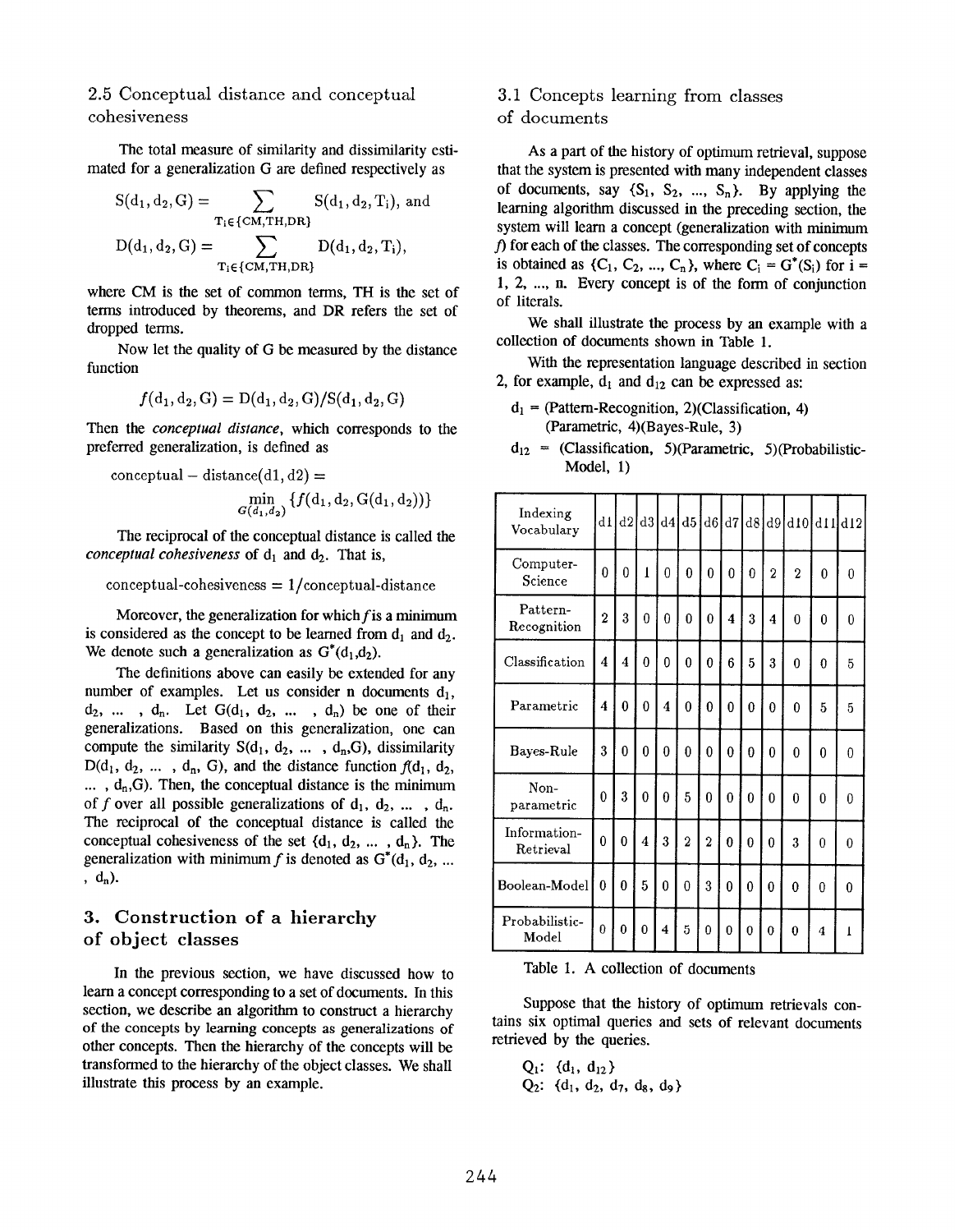$Q_3$ :  $\{d_2\}$  $Q_4$ :  $\{d_3, d_5, d_6, d_{10}\}$  $Q_5$ :  $\{d_3, d_6\}$  $Q_6$ :  $\{d_4, d_{11}\}$ 

For the learning system, suppose it has the theorems listed as below

- 1.  $\forall$ <sub>v</sub>(Pattern-Recognition, v)  $\Rightarrow$  $\exists$ <sub>x</sub>(Computer-Science, x)
- 2.  $\forall$ <sub>v</sub>(Information-Retrieval, v)  $\Rightarrow$  $\exists_{x}$ (Computer-Science, x)
- 3.  $\forall$ <sub>v</sub>(Probabilistic-Model, v)  $\Rightarrow$  $\exists$ <sub>x</sub>(Information-Retrieval, x)
- 4.  $\forall v$  (Classification, v)  $\Rightarrow \exists x$  (Pattern-Recognition, x)
- 5.  $\forall_v$ (Bayes-Rule,v)  $\Rightarrow \exists_x$ (Probabilistic-Model,x)

The relative importances of the terms given by an expert are as shown in Table 2.

|  |  | Table 2: Relative importances of terms |  |  |
|--|--|----------------------------------------|--|--|
|--|--|----------------------------------------|--|--|

| Term Name             | Weight |
|-----------------------|--------|
| Computer-Science      | 1.0    |
| Pattern-Recognition   | 0.8    |
| Information-Retrieval | 0.8    |
| Classification        | 0.7    |
| Boolean-Model         | 0.4    |
| Probabilistic-Model   | 0.4    |
| Parametric            | 0.4    |
| Non-Parametric        | 0.4    |
| Bayes-Rule            | 0.3    |

Then, by using the learning algorithm described in Section 2, we may get two different generalizations for the document set  ${d_1, d_{12}}$  retrieved by  $Q_1$ . They are as shown below:

$$
G_1(d_1, d_{12}) = (Classification, X1)(Parametric, X2)
$$
  
(Probabilistic – Model, X3)

with

 $CM_1 = \{Classification, Parametric\};$  $TH_1 = {Probability-Model};$  $DR<sub>1</sub> = {Pattern - Recognition, Bayes-Rule};$ 

$$
S(d_1, d_{12}, G_1) = 0.7 + 0.4 + 0.4 + (1 - 0.8) +
$$
  
\n
$$
(1 - 0.3) = 2.4
$$
  
\n
$$
D(d_1, d_{12}, G_1) = (1 - 0.7) + (1 - 0.4) +
$$
  
\n
$$
(1 - 0.4) + 0.8 + 0.3 = 2.6
$$
  
\n
$$
f(d_1, d_{12}, G_1) = 2.6/2.4 = 1.08
$$

and

$$
G_2(d_1, d_{12}) = (Pattern - Recognition, X1)
$$
  
(Classification, X2)(Parametric, X3)  
with  

$$
CM_2 = \{Classification, Parametric\};
$$
  

$$
TH_2 = \{Pattern-Recognition\};
$$

 $DR<sub>2</sub> = { Bayes-Rule, Probabilistic - Model};$  $S(d, d_{12}, G_2) = 0.7 \pm 0.4 \pm 0.8 \pm (1 - 0.3) +$ 

$$
S(a_1, a_{12}, a_{2}) = 0.7 + 0.4 + 0.6 + (1 - 0.5) + (1 - 0.4) = 3.2
$$
  

$$
D(d_1, d_{12}, G_2) = (1 - 0.7) + (1 - 0.4) + (1 - 0.8) + 0.3 + 0.4 = 1.8
$$
  

$$
f(d_1, d_{12}, G_2) = 1.8/3.2 = 0.56
$$

Conceptual-distance $(d_1, d_{12}) = \min\{1.08, 0.56\} = 0.56$ Conceptual-cohesiveness= $1/0.56=1.79$ 

Therefore,  $G_2(d_1, d_{12})$  is considered as the concept learned from the document set  $\{d_1, d_{12}\}$ . We denote it as  $C_1$ .

Omitting the details of the process, the concepts learned from the remaining retrieved

sets of relevant documents are listed below:

- $C_1$  = (Pattern-Recognition,X1) (Classification,X2) (Parametric,X3)
- $C_2$  = (Computer-Science,X1)(Pattern-Recognition,X2) (Classification,X3)
- $C_3$  = (Pattern-Recognition, 3) (Classification, 4) (Nonparametric,3)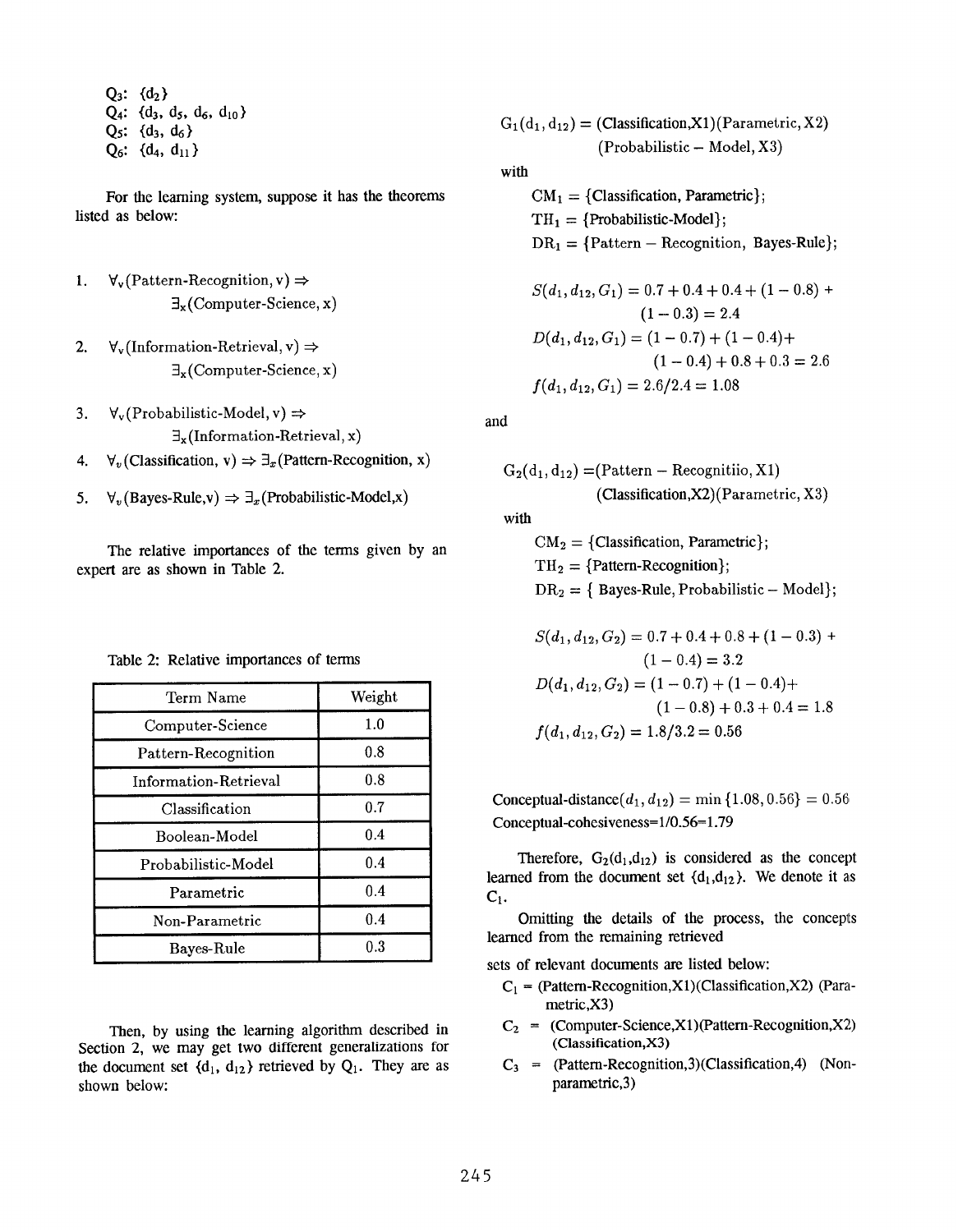- $C_4 = (Computer-Science, X1)(Information-Retrieval, X2)$
- $C_5 = (Computer-Science.X1)(Information-Retrieval.X2)$ (Boolean-Model,X3)
- $C_6$  = (Information-retrieval,X1)(Probabilistic-Model,X2) (Parametric,X3)

Where Ci represents the concept learned from the set of relevant documents retrieved by  $Q_i$ , for  $i = 1, 2, ..., 6$ .

### 3.2 The clustering algorithm

Given the set of concepts  $\{C_1, C_2, ..., C_n\}$ , the clustering algorithm will cluster the concepts by generalizing in such a way that the conceptual cohesiveness of each cluster is maximized.

Given a set of concepts  $\{C_1, C_2, ..., C_n\}$ , the algorithm first looks for the two concepts  $C_i$ ,  $C_i$  for which the conceptual cohesiveness is maximum. These concepts form the seed of a cluster. A new concept  $C_k$  is added to this cluster only if the conceptual cohesiveness of the set  ${C_i}$ ,  $C_i$ ,  $C_k$  } does not decrease very much. Therefore, a threshold should be given in order to be able to determine when the conceptual cohesiveness has decreased significantly.

The threshold is denoted by the symbol  $\mu$ , where  $0 < \mu < 1$ . Based on  $\mu$ , the following statements are established

1. 
$$
c(S_1) \ll c(S_2) \Longleftrightarrow c(S_1) < \mu * c(S_2)
$$
  
\n2.  $c(S_2) \ll c(S_1) \Longleftrightarrow c(S_2) < \mu * c(S_1)$   
\n3.  $c(S_1) \equiv c(S_2) \Longleftrightarrow \neg c(S_1) \ll c(S_2) \& \neg c(S_2) \ll c(S_1)$ 

where  $c(S_i)$  denotes as the conceptual cohesiveness of the set S<sub>i</sub>. For a particular application, one should experimentally determine the value of the threshold.

The algorithm, which is extended from the one proposed by Kodratoff et al[4], is described below. Assume that the threshold  $\mu$  has been determined.

Step 1: Compute the conceptual cohesiveness of each pair of concepts

Let  $C = \{C_1, C_2, ..., C_n\}$  be the set of concepts. For each pair  $\{C_p, C_q\}$ , compute its conceptual cohesiveness defined previously.

Step 2: Choose a seed of the clustering.

Determine the pair  $\{C_p, C_q\}$  for which  $C(C_p, C_q)$  is maximum. Let  $M = \{C_p, C_q\}$ .

Step 3: Determine the concepts which could be members of the cluster represented by the chosen seed

That is, determine the set

$$
T = \{C_k | c(C_p, C_q) \equiv c(C_k, C_p) \& c(C_p, C_q) \equiv c(C_k, C_q) \}
$$

If  $c(C_k, C_p) \ll c(C_p, C_q)$ ,

then  $c(C_p, C_q, C_k) \ll c(C_p, C_q)$ . Therefore  $C_k$  may not be the member of the cluster represented by  ${C_p, C_q}$ .

Step 4: Introduce concepts into the cluster

For each  $C_k$  from T, if  $c(C_p, C_q) \equiv c(M, C_k)$ , then introduce  $C_k$  into M.

Here, if  $M = \{C_p, C_q, ..., C_t\}$ , then  $c(M, C_k)$  means  $c(C_p, C_q, ..., C_t, C_k)$ 

At the end of this step one has discovered the cluster represented by the seed  ${C_p, C_q}$ :

$$
M = \{C_p, C_q, ..., C_s\}
$$

and also obtained the generalization (concept) of  $C_p$ ,  $C_q$ ,...,  $C_s$  as  $C_M = G(C_p, C_q, ..., C_s)$  for which the f is minimum.

Step 5: Replace the concepts contained in the cluster M with the concept  $C_M$ 

Remove elements of the discovered cluster M from the set of concept C. That is:

$$
C \leftarrow (C - M) \cup \{C_M\}
$$

Step 6: Rerun the algorithm

Repeat from stepl with the new set of concepts until C can not be further reduced.

This clustering algorithm is able to discover a hierarchy of concepts characterizing sets of documents and computes a description of each concept in the form of generalization.

For the given example, the algorithm is presented with a set of concepts  $C = \{C_1, C_2, ..., C_6\}$ , and the resolution is determined as  $\mu$ =0.8. Running the clustering algorithm with the set of concepts, we obtained the hierarchy of concepts shown in Figure 1.



Figure 1. The hierarchy of concepts

In the Figure 1,

 $C_{\text{total}} = G^*(d1, d2, ..., d12) = (Computer-Science, X1)$  $C_{123} = G^*(d1, d2, d7, d8, d9, d12)$ 

 $=$  (Computer-Science, X1)(Pattern-Recognition, X2) (Classification, X3)

 $C_{456} = G^*(d3, d4, d5, d6, d10, d11)$ 

 $=$  (Computer-Science, X1)(Information-Retrieval, X2)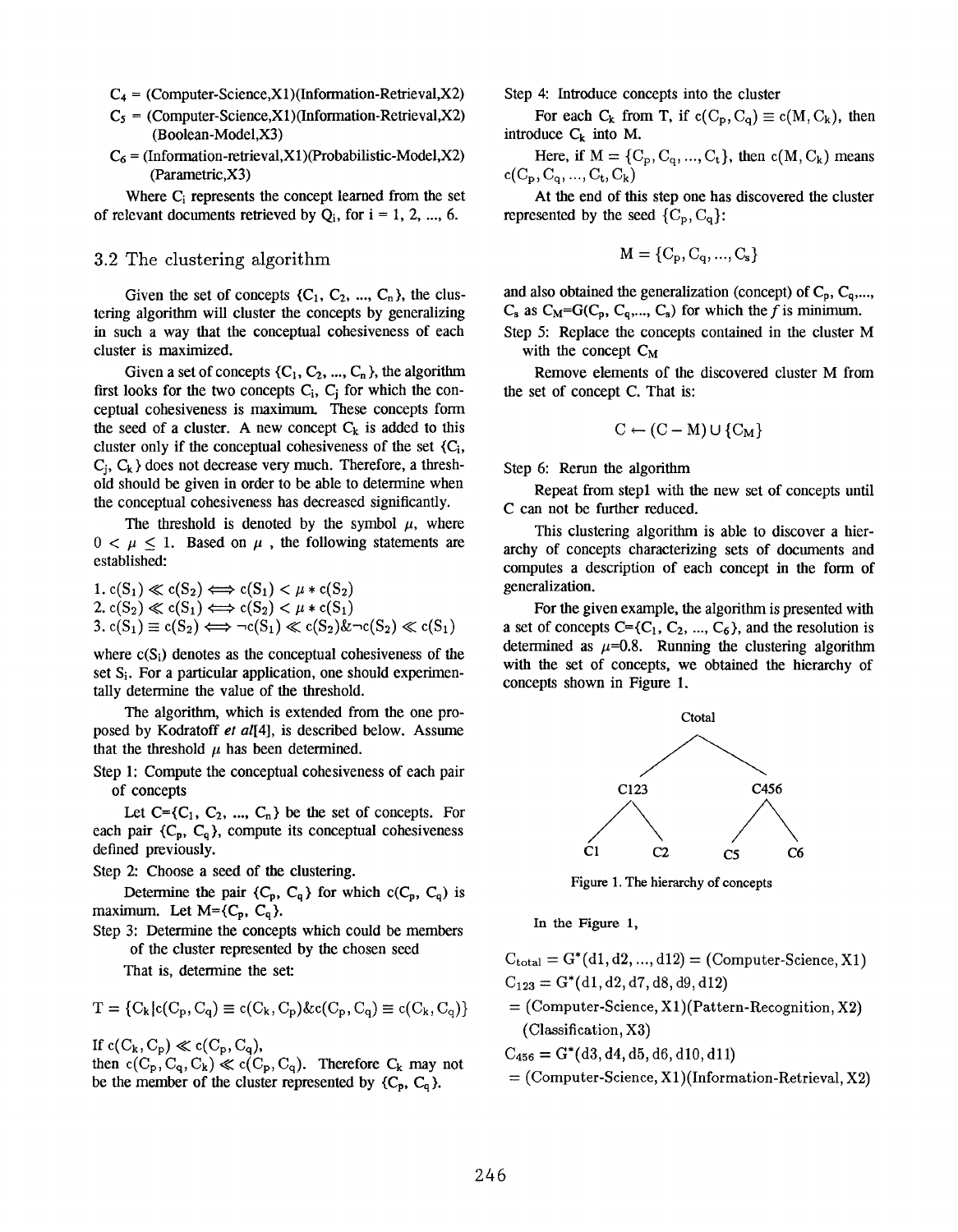

Figure 2. A hierarchy of object classes

### 3.3 A hierarchy of object classes

Objects and object classes are the primary components in the paradigm of object-oriented technology [8]. An object class represents a set of objects that represent a concept in the real world. Usually, an object class consists of three parts; description part, operation part and rule part. The description part contains attributes of the class. The operation part exhibits the possible operations that are allowed on the object class. The rule part is the knowledge base in which rules for the operations are specified.

A hierarchy of object classes means that the object classes are ordered in a class-subclass hierarchy in which each object class inherits all the properties of its superclass. Thus, the knowledge about objects and object classes is organized within the hierarchy in a memory efficient manner.

In the domain of information Retrieval , an object refers to a document. Therefore, an object class represents a set of documents. Aside from sets of documents, the history of optimal retrievals includes the optimal queries and some additional knowledge about these queries, such as the restrictions for applying the optimal queries and the characteristics of the queries.

As a result of the clustering algorithm, we discover many clusters of concepts. Since each of the concepts represents one or several sets of documents which were retrieved by one or severat optimum queries, we can treat the clusters as object classes. The terms appearing in the description of a cluster are the attributes of the object class. The corresponding optimal queries are the operations of the object class. The knowledge about optimal queries forms the rule part of the object class.

The clustering algorithm is used to generate a hierarchy of concepts. For transforming it to a hierarchy of object classes, the only step that remains is to compute the description specific to each object class (node in the tree). This can be done by removing, from the description of each object class, the terms which are already present the descriptions of its ancestors.

After instantiating the operation and the rule parts of each object class respectively with the corresponding optimum queries and the additional knowledge about lhe queries, we finish the task of constmcting a hierarchical structure for the history of optimum retrievals.

For the example given earlier, we obtain the hierarchy of object classes shown in Figure 2, which is transformed from the hierarchy of concepts shown in Figure 1.

### 4. Building the hierarchy in a DBMS

The hierarchy of object classes can be implemented in a relational DBMS in order to benefit from the facilities it provides and the theoretical basis provided by the relational model. We briefly show an implementing technique and describe some possible strategies for the application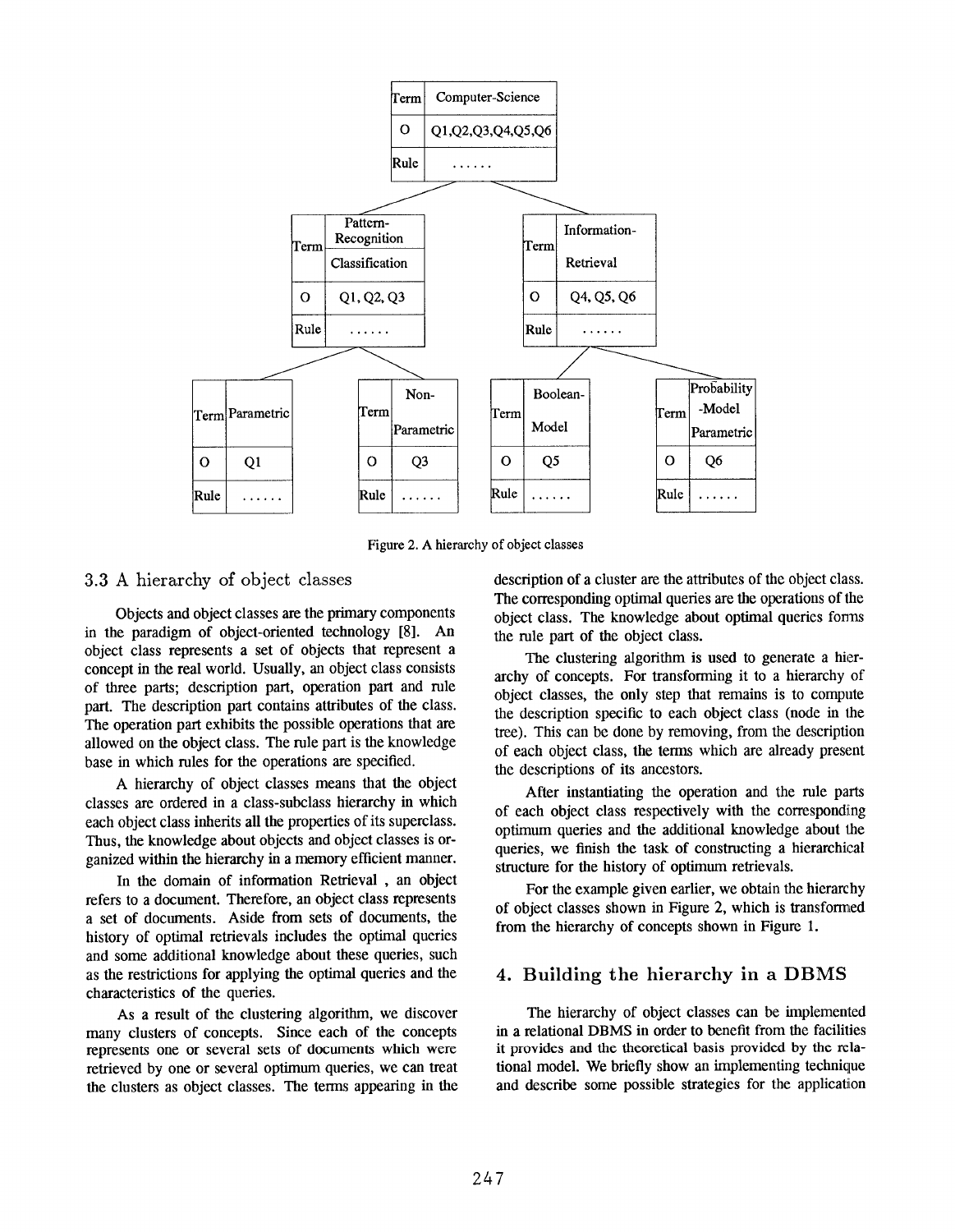



of the history of optimal retrievals on the basis of that implementation.

### 4.1 Data Modeling

A data model is the first design step towards using a database in an application. It defines the structure of a database [5]. Furthermore, the object-oriented approach can be employed to define useful abstractions on top of a standard data model. When the underlying data model is relational, object-oriented data modeling promotes adherence to normal forms and improves integration between a database and its applications[l 1].

Generalization is an extremely valuable abstraction mechanism supported by object-oriented modeling technique. A hierarchy of object classes based on generalization allows the inheritance of the properties of the object classes in the upper levels of a hierarchy by the classes that are below. In the proceeding sections, we discussed the construction of the hierarchy of object classes by generalizing. This hierarchy can be considered as a high level abstraction of the database model. Such an abstraction can be implemented by an actual DBMS.

OMT (Object Modeling Technique) is a relational database design approach based on object-oriented concept [111. By OMT, the hierarchy of object classes based on generalization we discussed previously can be transformed into relational database schema.

Figure 3(b) gives the result of transforming the generalization hierarchy of object classes a (high level) shown in Figure 3(a) into ideal relational tables. The triangle in Figure 3(a) symbolizes generalization. In Figure 3(b), we do not show the table of Class-3 since you may obtain it by replacing the attribute "Parametric" in the table of Class-2 by the attribute "Non-Parametric".

Although, in the representation of OMT, the operation and rule parts are not exhibited, they are implicitly associated with each table as secondary information. In addition, the process of transformation from high level abstraction to a target relational database schema could be automatically carried out.

### 4.2 Strategies for the application of the history

By building the history of optimum retrievals on relational database, one could benefit a lot from the many facilities provided by a DBMS and from the strong theoretical basis that underlies the relational model, Of course, for our application, some extensions to the SQL of relational database would be desirable [12]. We don't discuss this issue in this paper. What we are interested in arc the strategies for retrieving the information present in the history of optimum retrievals, assuming that the necessary extensions have been done.

Since the idea is to illustrate the concept involved in the strategies rather than to show the relational language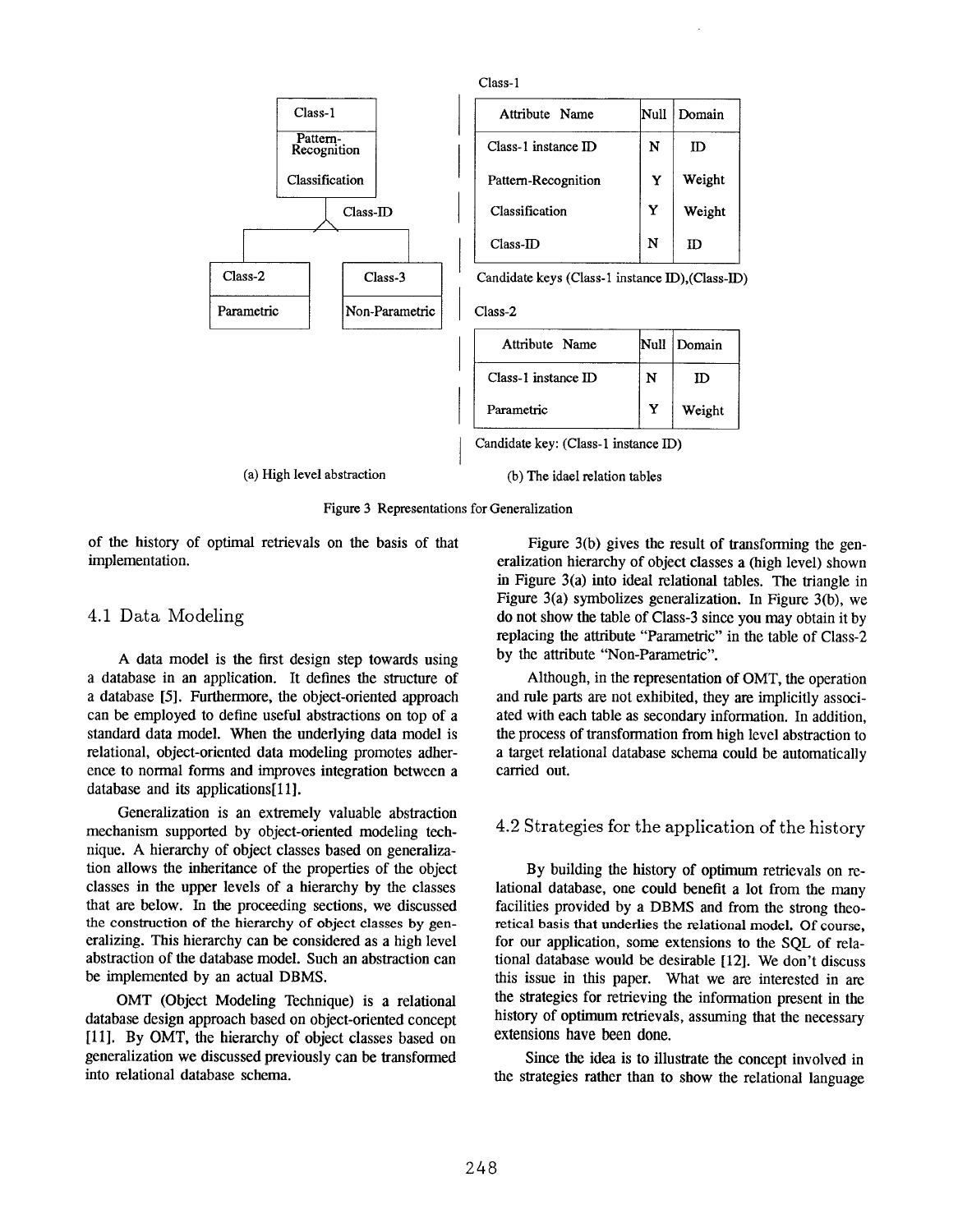explicitly, we explain the retrievals with natural language. Several strategies are listed below.

### ● Boolean Retrieval

By Boolean retrieval we mean the use of queries in which the usual Boolean operators are applied to specify index term combinations.

Operation 1a: Find the document ID's for all documents indexed by "Pattern-Recognition'',''Classification" and "Non-parametric", but not by "Linear-discriminant".

But, just retrieving the documents by Boolean retrieval does not fully exploit the knowledge in the history of optimum retrievals. When one's information requirement can be met by processing an optimal query in the history, the following operations will usually take place.

Operation lb: Create a table for all documents indexed by "Pattern-Recognition", "Classification" and "Non-Parametric", but not by "Linear-discriminant".

(This operation finds the most general object class which has the desirable attributes.)

- Operation lc: Find the optimal queries associated with the object class.
- Operation ld: Select one of the optimal queries according to some knowledge.
- Operation le: Apply the optimal query to the documents contained in the created table to obtain optimum result.

If none of the optimum queries in the history could obtain a satisfactory result, one could select an optimal query that is the most promising. Then, the usual learning process of constructing an optimum retrieval would be performed by taking this optimal query as the initial query. By following this strategy, the learning process may be expected to converge faster than the process of learning the optimal query from scratch.

● Weighted Boolean Retrieval

Here we are interested in retrieving information that satisfies several criteria. For instance:

Operation 2: Find the optimal queries associated with the documents which have weight of "Pattern-Recognition" larger than 3, and weight of "image-Processing" less than 2.

When users have more accurate information about their request, this kind of retrieval could be used.

### ● Weighted Retrieval

In fact, the operation le is a form of weighted retrieval. In order to perform this retrieval, we assume the existence of a special function, SIM( ), appropriate to the given query language that computes the similarity between a query and a given document. For instance,

Operation 3: List and rank the IDs of documents that have similarities higher than 0.60 with the query Q.

● Feedback Searches

Feedback searches are those which involve the results of a previous search. For example, a user may examine the results of a search and decide that he prefers certain documents. For example, suppose that documents numbered 25 and 167 are relevant, but the document numbered 2501 is not. TWO kinds of operations, which are illustrated below, may be performed.

Operation 4a: List the ID's of documents that are like documents 25 and 167 but not like document 2501.

For this operation, the system will presents the documents in the object class of maximum size that contains documents 25 and 167 but not 2501. As discussed previously, documents in a class have high conceptual cohesiveness between them.

Operation 4b: Find an optimal query that retrieves documents 25 and 167 but not document 2501.

Since system has some knowledge about optimal queries that are contained as a part of object classes, the system could determine a more appropriate optimal query based on the characteristics of the optimal queries and the properties that documents 25, 167 and 2501 have.

Further strategies to make use of information provided by the history of optimum retrieval could be given. However, most needs can be met by the strategies already shown. The object-oriented modeling technique enriches the flexibility of the system with respect to both search strategies and information representation. The semantic linkages are specified at definition time. Therefore, the structure of the query language is simple and the operations shown above can be expressed in a straightforwa manner [14].

### 5. Conclusion

Optimal retrieval may be based on numerical approaches. It could provide more reasonable retrieval re suits with respect to user's information requirements than the conceptual retrieval, such as Boolean retrieval, which involves a symbolic approach [1]. But the former approach suffers from the following major disadvantage: the coneptual meaning is not explicitly expressed by the optima~ queries. Thus, it is hard for users to obtain and manage them. The symbolic approach, in contrast, has the advantage that it could explicitly express the users' concepts in terms of some keywords (primitive concepts). Such kind